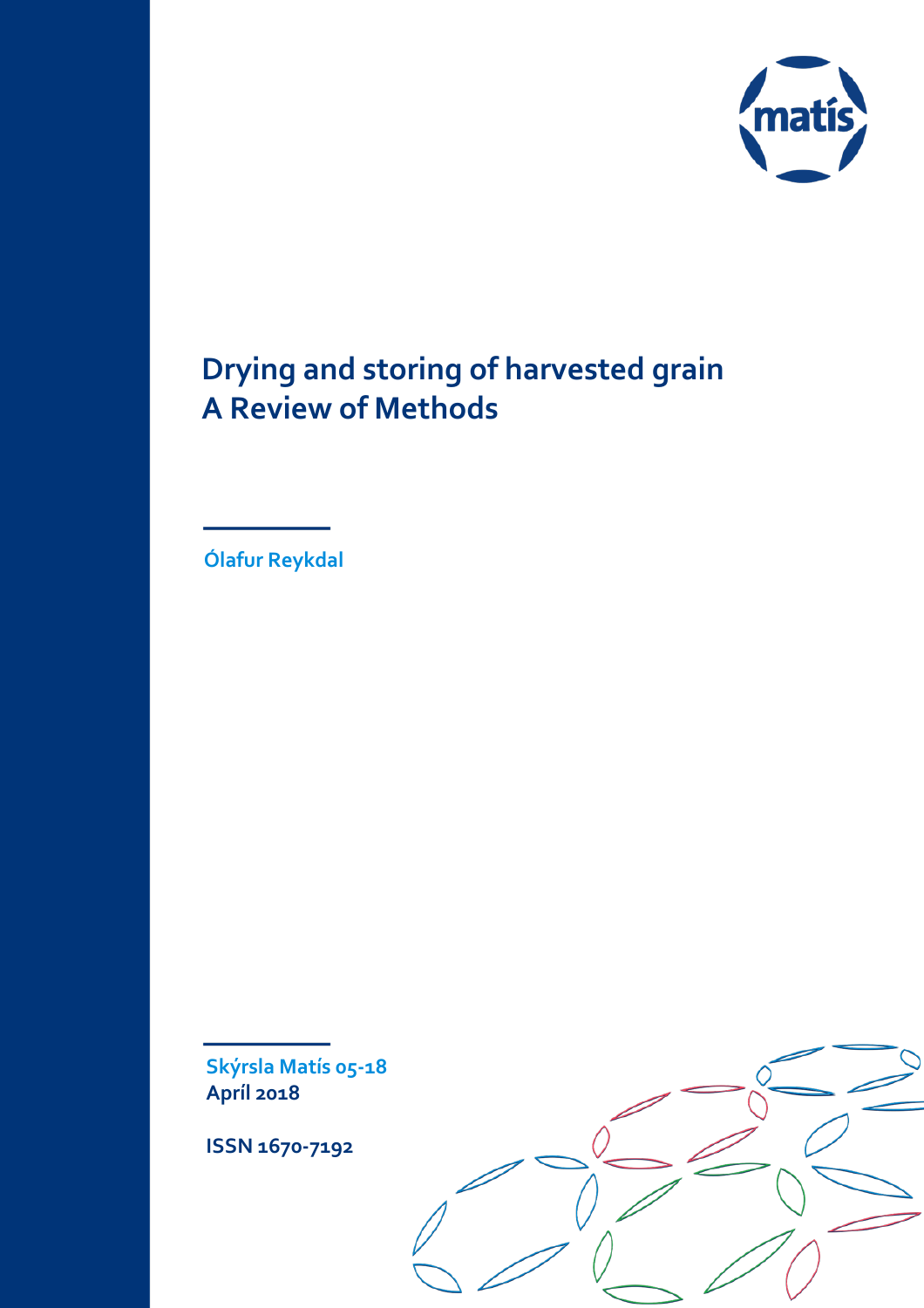# **Skýrsluágrip Matís ohf**<br>Icelandic Food and Biotech R&D



# **Report summary**

| Titill / Title           | Drying and storage of harvested grain / Þurrkun og<br>geymsla á korni                                                                                                                                                                                                                                                                                                                                                                                                                                                                                                                                                                                                                                                                                                                                                                                                                                                                                                                                                                                                                                                                                                                     |                     |            |  |  |
|--------------------------|-------------------------------------------------------------------------------------------------------------------------------------------------------------------------------------------------------------------------------------------------------------------------------------------------------------------------------------------------------------------------------------------------------------------------------------------------------------------------------------------------------------------------------------------------------------------------------------------------------------------------------------------------------------------------------------------------------------------------------------------------------------------------------------------------------------------------------------------------------------------------------------------------------------------------------------------------------------------------------------------------------------------------------------------------------------------------------------------------------------------------------------------------------------------------------------------|---------------------|------------|--|--|
| Höfundar / Authors       | Ólafur Reykdal                                                                                                                                                                                                                                                                                                                                                                                                                                                                                                                                                                                                                                                                                                                                                                                                                                                                                                                                                                                                                                                                                                                                                                            |                     |            |  |  |
| Skýrsla / Report no.     | $05 - 18$                                                                                                                                                                                                                                                                                                                                                                                                                                                                                                                                                                                                                                                                                                                                                                                                                                                                                                                                                                                                                                                                                                                                                                                 | Útgáfudagur / Date: | Apríl 2018 |  |  |
| Verknr. / Project no.    | 2001-2352                                                                                                                                                                                                                                                                                                                                                                                                                                                                                                                                                                                                                                                                                                                                                                                                                                                                                                                                                                                                                                                                                                                                                                                 |                     |            |  |  |
| Styrktaraðilar /Funding: | Northern Periphery and Arctic Programme                                                                                                                                                                                                                                                                                                                                                                                                                                                                                                                                                                                                                                                                                                                                                                                                                                                                                                                                                                                                                                                                                                                                                   |                     |            |  |  |
| Ágrip á íslensku:        | Á norðurslóðum er korn að öllu jöfnu skorið það rakt að það skemmist<br>fljótt ef það er ekki þurrkað eða votverkað í fóður. Þurrkun korns er<br>kostnaðarsöm og því þarf að vanda val á tækjabúnaði og orkugjöfum.<br>Mælt er með notkun jarðhita þar sem þess er kostur enda ætti jarðhiti<br>að vera ódýrasti orkugjafinn. Blandaðar lausnir geta reynst vel, t.d. jarð-<br>hiti og dísilolía. Landbúnaðurinn þarf að stefna að aukinni sjálfbærni og<br>þá eru jarðhiti og rafmagn góðir kostir.<br>Sumir myglusveppir á akri eða í geymslum geta myndað mýkótoxín<br>(sveppaeiturefni) við rök og hlý skilyrði. Mýkótoxín geta skaðað heilsu<br>fólks og búfjár. Hætta á mýkótoxínmyndum er í lágmarki á köldum<br>norðlægum slóðum. Samt sem áður er nauðsynlegt að fylgjast með<br>gæðum korns í geymslum og vakta mögulega myndun mýkótoxína.<br>Þessi skýrsla gefur yfirlit um þurrkunaraðferðir, orkugjafa og öryggi korns<br>og er grundvöllur ráðgjafar og athuguna á kornþurrkun.                                                                                                                                                                                            |                     |            |  |  |
| Lykilorð á íslensku:     | Korn, þurrkun, geymsla, matvælaöryggi                                                                                                                                                                                                                                                                                                                                                                                                                                                                                                                                                                                                                                                                                                                                                                                                                                                                                                                                                                                                                                                                                                                                                     |                     |            |  |  |
| Summary in English:      | In the Northern Periphery Region, grains are usually harvested at<br>moisture contents too high for safe storage. Therefore the grain should<br>be dried (or wet processed) as soon as possible. The drying process is<br>expensive and the selection of equipment and fuel should be studied<br>available, the use of geothermal water is<br>carefully.<br>Where<br>recommended. In Iceland, geothermal energy has been found to be the<br>cheapest energy source for grain drying. The use of mixed solutions, e.g.<br>geothermal energy and diesel, is possible. Grain producers should aim at<br>increased sustainability. Excellent solutions are geothermal energy and<br>electricity.<br>Mould in the field or in stores can produce mycotoxins under humid<br>conditions and quite high temperature. Mycotoxins can harm the health<br>of humans and animals. The existence of mycotoxins in grain grown<br>under the cool conditions of northern regions is likely to be minimal but<br>the situation should be studied and monitored.<br>This report reviews grain drying methods, possible energy sources,<br>safety aspects and is the basis for guidelines and case studies. |                     |            |  |  |
| English keywords:        | Cereals, drying, storage, safety                                                                                                                                                                                                                                                                                                                                                                                                                                                                                                                                                                                                                                                                                                                                                                                                                                                                                                                                                                                                                                                                                                                                                          |                     |            |  |  |

© Copyright Matís ohf / Matis - Food Research, Innovation & Safety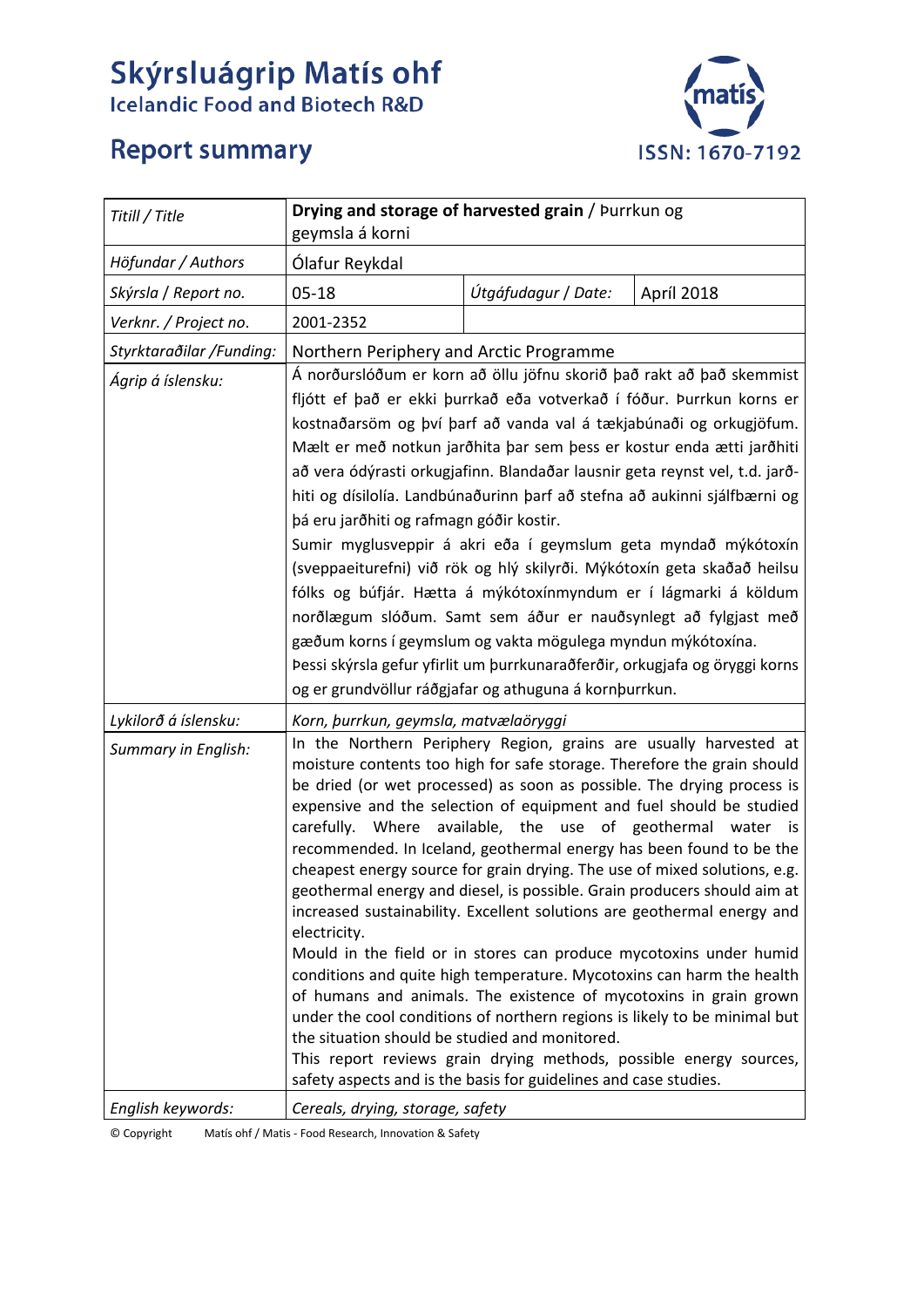

# Northern Periphery and Arctic Programme Northern Cereals – New Markets for a Changing Environment Deliverable T2.2.1

# **Drying and Storage of Harvested Grain**

**A Review of Methods**

Matis Report

April 2018



Ólafur Reykdal

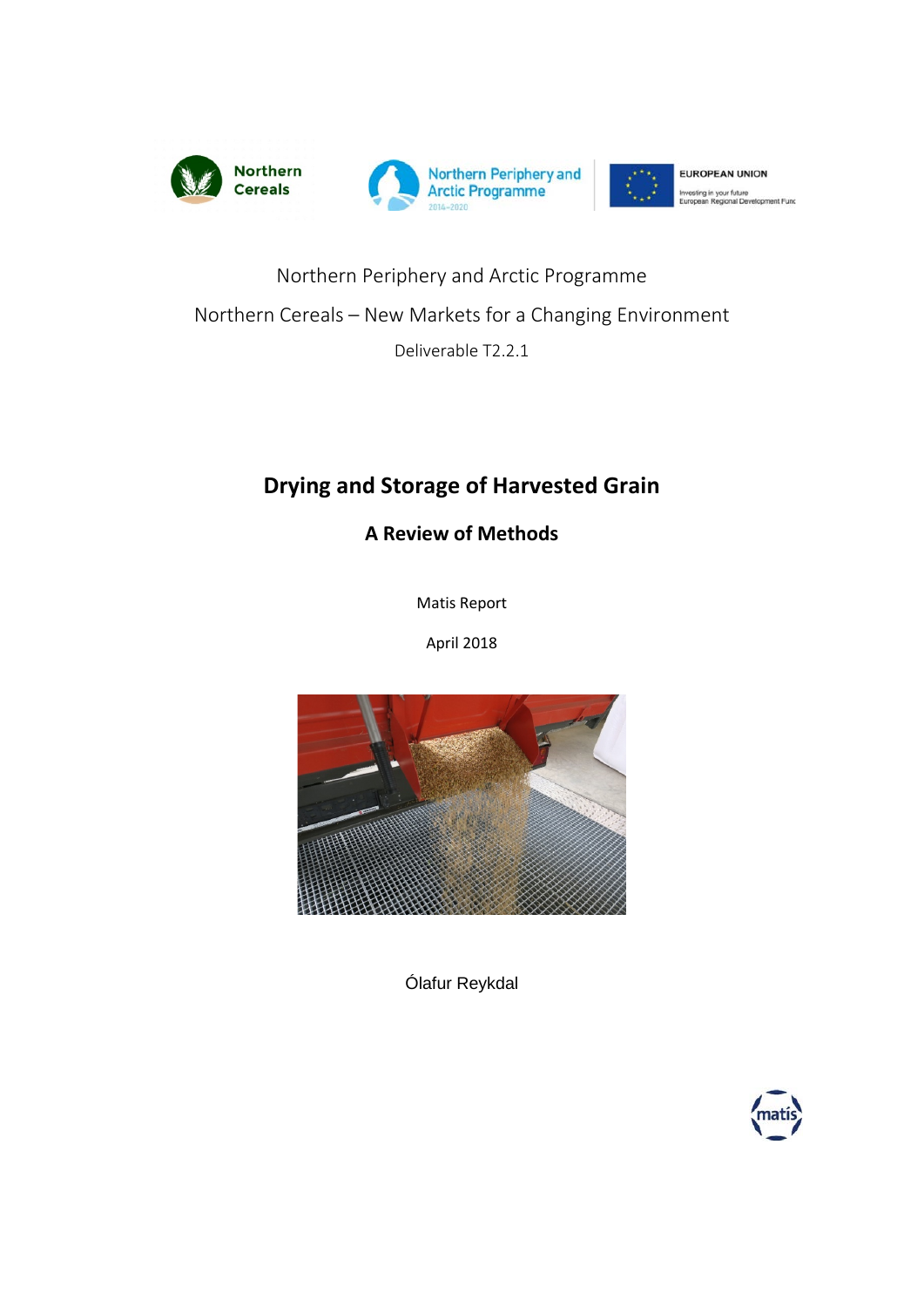# Contents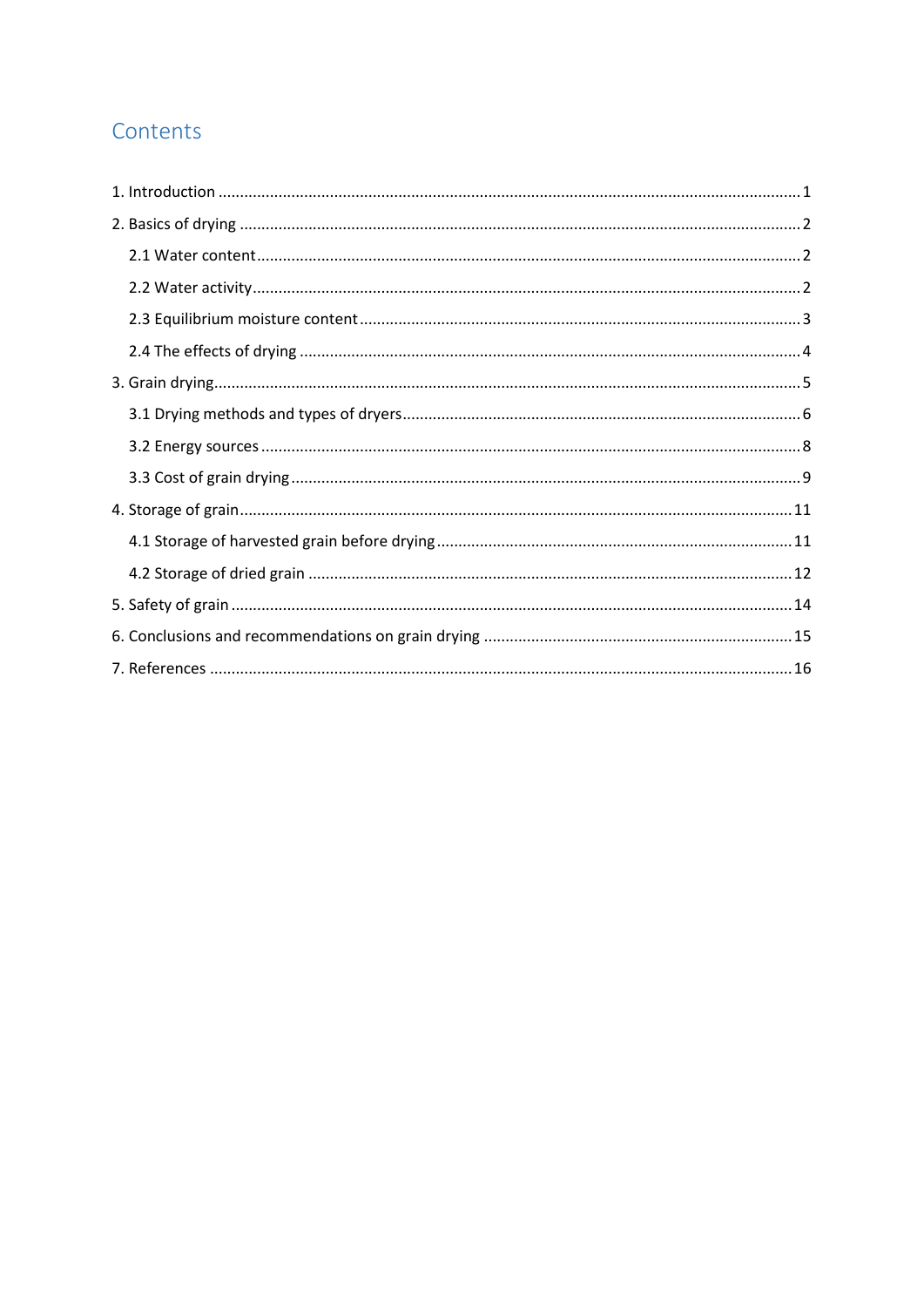# <span id="page-4-0"></span>1. Introduction

In the Northern Periphery Region, grains are usually harvested at moisture contents too high for safe storage. The harvested grain can then either be wet processed for feed (airtight storage or acidification) or dried. Drying of grain makes several higher value uses possible, including milling for baking flour, malting for the beverage industry and seed for sustainable agriculture. Drying of the grain has to be completed before microbial deterioration occurs.

Although grain will dry fully in the fields in southern regions, loss of harvest at the last stages might be considerable. This loss can be due to birds, insects, moulds or other pests. Therefore, it might be reasonable to harvest early even though drying of the grain would be needed. The CBH Group in Australia has published detailed guidelines on high moisture harvest management (CBH Group 2006). Even though the guidelines do not take northern conditions into account, the general principles are very useful for consulting.

In the UK, detailed guidelines on grain storage have been published (Agriculture and Horticulture Development Board 2011). A chapter on grain drying is included. The guidelines are very descriptive and give concrete recommendations but they do not cover the special conditions in northern regions. In Norway, guidelines in Norwegian have been published on the drying and storage of grain (Norsk Institutt for Bioøkonomi, 2016). These guidelines were developed for southern and central Norway and might not cover fully the conditions in Northern Norway.

Grain drying as practiced in Iceland was studied by Hjörvar Halldórsson (2004). Many of his observations are still valid, particularly regarding the use of geothermal energy for grain drying and the comparison of drying methods.

The safety of cereals is a key issue for farmers and consumers. Cereals can become infected by fungi that form mycotoxins under certain weather conditions. Due to climate change mycotoxins in cereals should be monitored carefully. This is the task of food and feed inspectors but farmers and researchers should also be involved. In Norway a detailed risk assessment of mycotoxins in cereals has been carried out (Norwegian Scientific Committee for Food Safety 2013).

This report reviews grain drying operations and will be used to support project case studies and guidelines for farmers.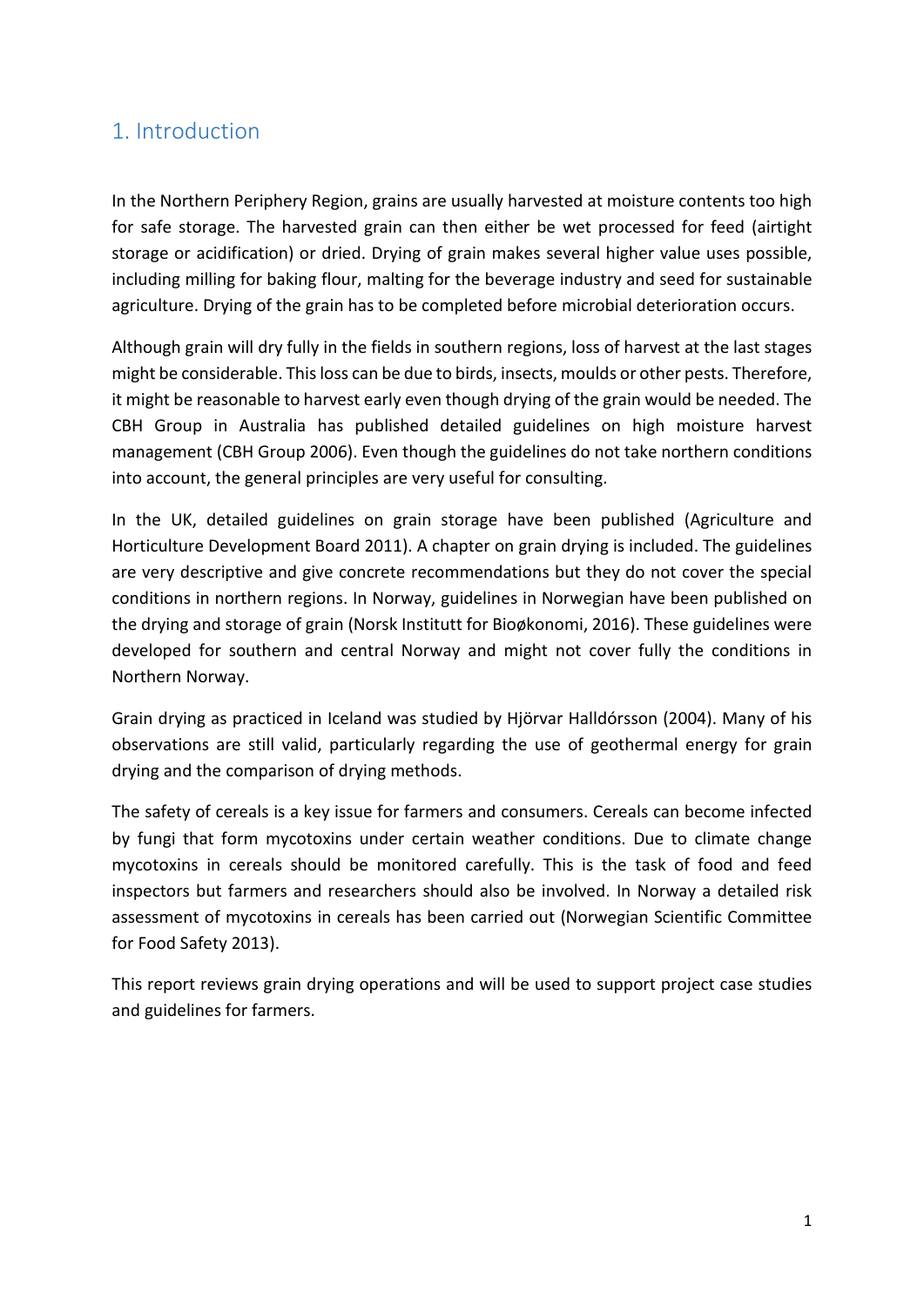# <span id="page-5-0"></span>2. Basics of drying

Drying is the addition of thermal energy under controlled conditions to remove water from a material. Many methods use large quantities of air to remove moisture from the material.

#### <span id="page-5-1"></span>2.1 Water content

Water in living creatures is an essential element and can be classified as follows:

- Free water
- Bound water
- Water of hydration

Free water is easiest to remove during drying. Bound water is more difficult to remove due to internal forces. Water of hydration is a part of compounds and usually not removed during drying. As more water is removed from foods or feed, the more energy intensive will the process be. It is not necessary to remove all the water to prevent grain spoilage. Here, water activity is a key property.

#### <span id="page-5-2"></span>2.2 Water activity

Water activity ( $a_w$ ) is a property that indicates the availability of water for microbes. By drying, the aim is to remove enough water to prevent the growth of microbes for safe storage. Removing more water will not be helpful but will be costly. The storage life is prolonged by reducing water activity. The growth of bacteria is inhibited even though the bacteria have not been killed.

Figure 1 shows the relationship between water activity and the progress of spoilage. The most important points are as follows:

- Growth of most spoilage bacteria is inhibited at about  $a_w$  0.9.
- Growth of most spoilage yeast is inhibited at about  $a_w$  0.88.
- Growth of most spoilage moulds is inhibited at aw 0.7-0.8.

Water activity is in the range 0.0 to 1.0. Water activity of 1.0 corresponds to clean water. There is not a relationship between water content and water activity since water interacts with other components in food and feed. Water activity is measured at chemical laboratories.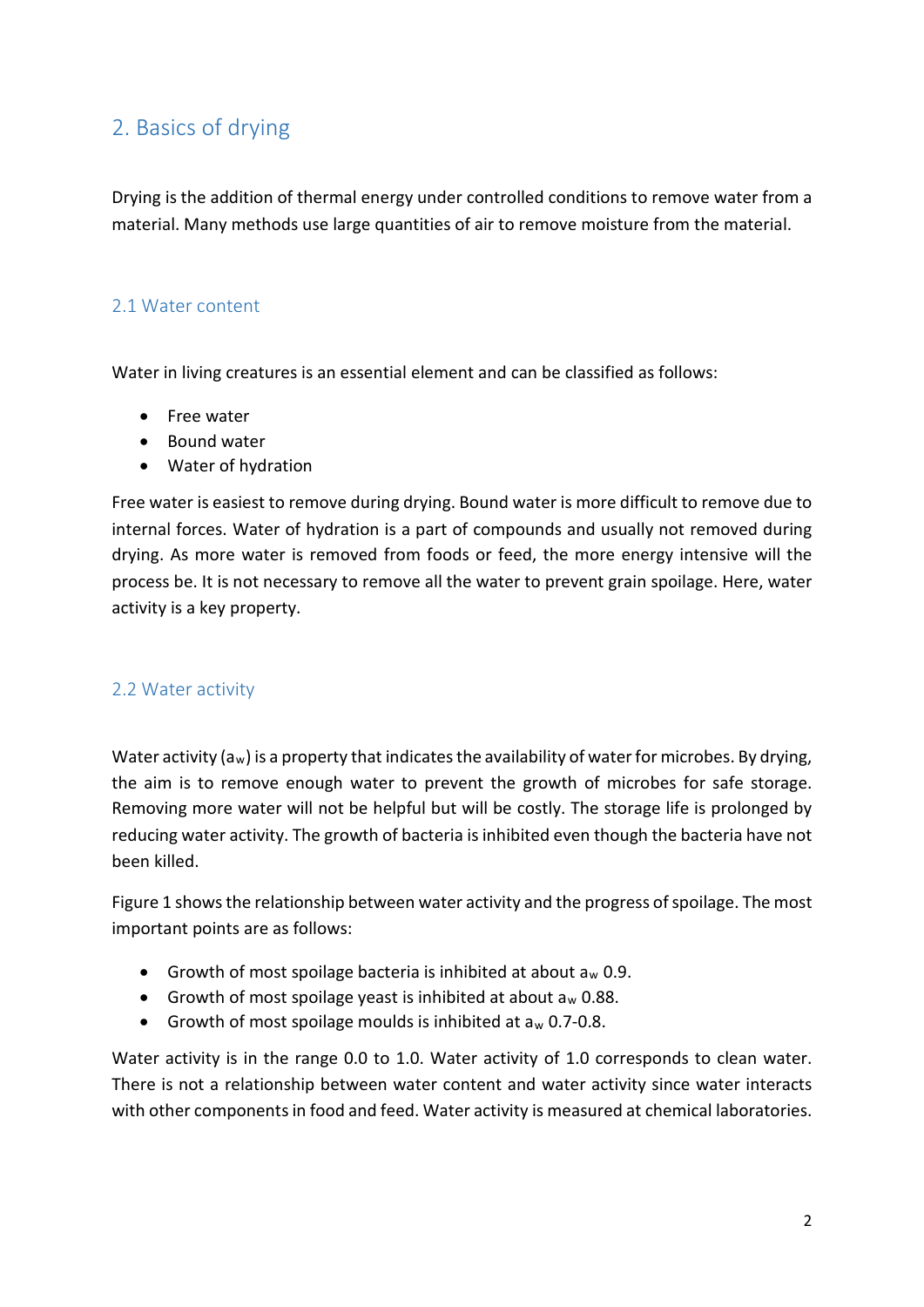

*Figure 1. The relationship between water activity and progress of microbial and chemical spoilage.* 

#### <span id="page-6-0"></span>2.3 Equilibrium moisture content

Grain is constantly interacting with its surrounding air space. The internal moisture content of the kernel changes to be at equilibrium with the moisture level in the surrounding air. This moisture level is known as the equilibrium moisture content (EMC). EMC of grain is dependent on both the humidity and temperature of the air.

Moisture migration into or from a product is dependent on the difference in vapour pressure between the atmosphere and the product. If the atmospheric vapour pressure is greater than grain vapour pressure, grain absorbs moisture from the atmosphere.

Drying air in a mechanical drying system carries the necessary energy to the grain to evaporate the moisture and carries the evaporated water out of the grain mass. The air used for drying should have low humidity.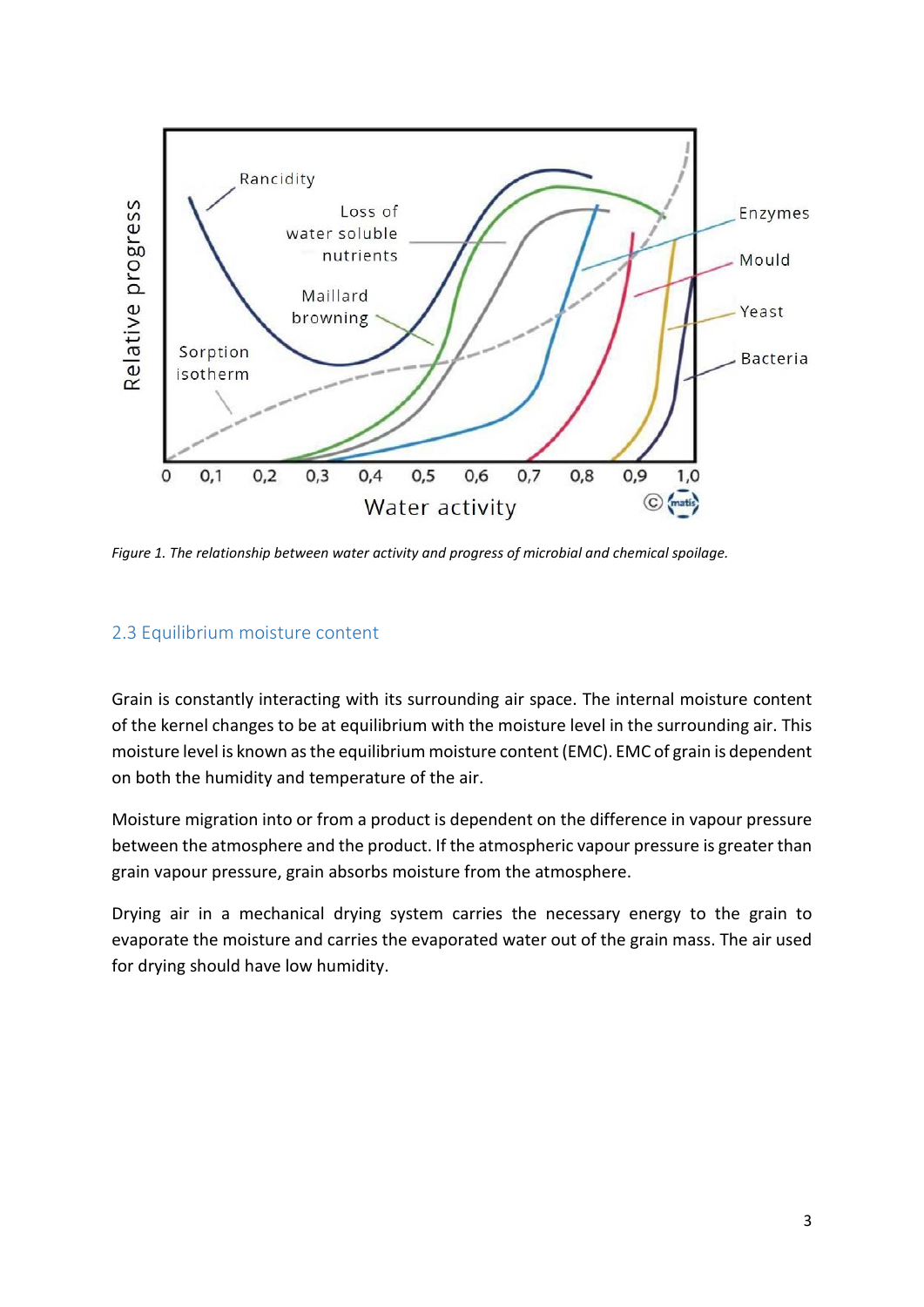#### <span id="page-7-0"></span>2.4 The effects of drying

With overheating or prolonged heating of the grain, grain kernels can form cracks during the drying process (stress cracking of grain). This will affect the germination and milling characteristics. The cracks are possible points for attacks by mould, fungi and insects. The stress cracking will increase with higher drying temperatures and rapid cooling rates. The lower the moisture content of a grain kernel the more susceptible it is to cracking and damage. After drying, grain is more prone to damage during moving than before drying. Rapidly cooled grain also tends to be more brittle and prone to damage (CHB Group 2006). To prevent stress cracking of grain it is important to monitor grain temperatures according to the dryer operation manual.

According to the CBS Group Report (2006), the drying of grain occurs in three stages:

- 1. The moisture inside the grain kernel must move to the surface of the grain. The greater the moisture level the more freely the water can move to the surface. This is generally the slowest part of the drying process.
- 2. The moisture must evaporate from the surface into the surroundings.
- 3. The airflow must be sufficient to carry the moisture out of the grain mass.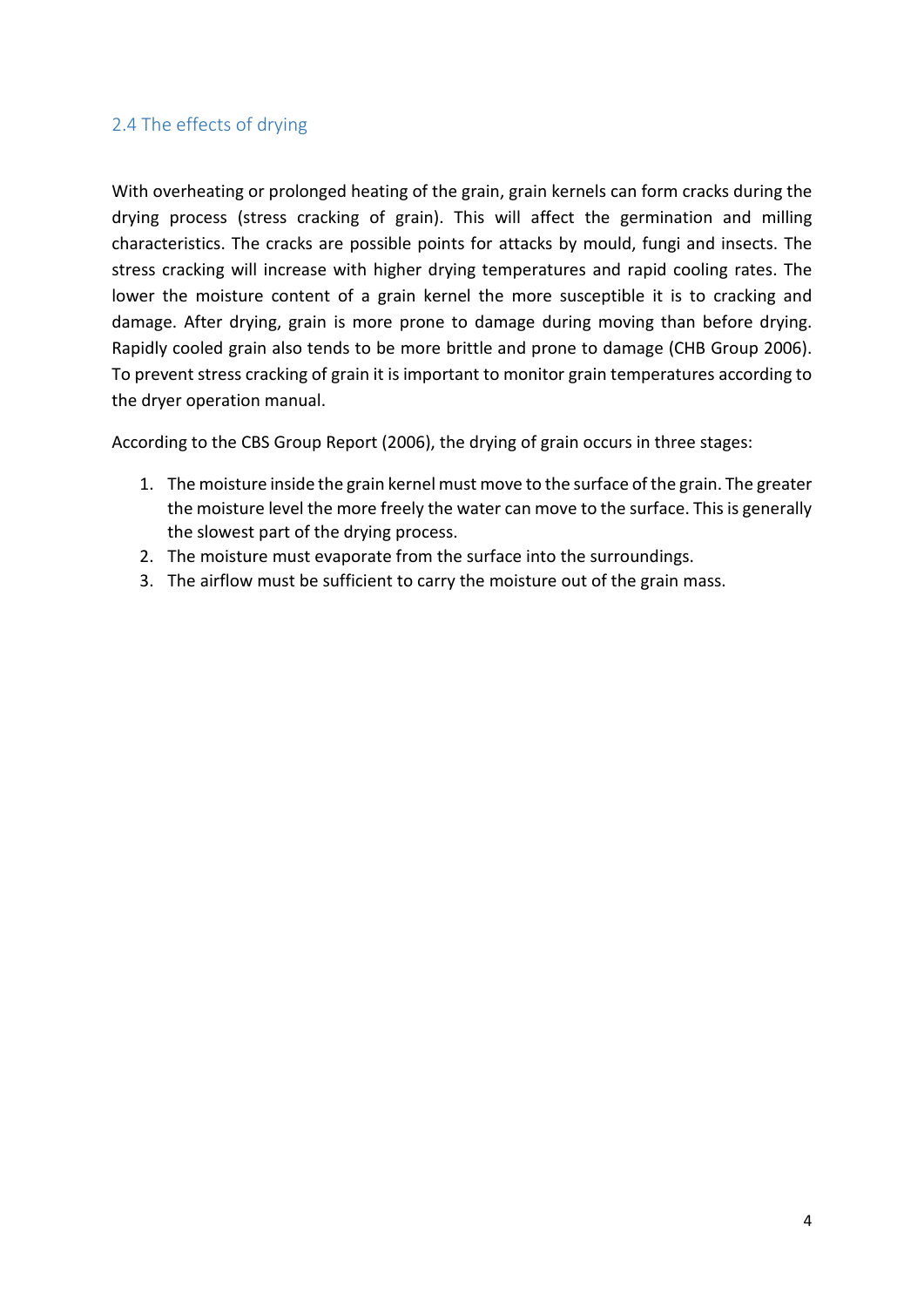## <span id="page-8-0"></span>3. Grain drying

Grain drying is very specific to the geographic location, kind of drying system and the type of grain (Gunasekaran 1986). The optimal system should be selected based on careful evaluation of the alternatives.

Grain drying refers to the removal of some of the moisture from grain by mechanically moving air through the grain after it has been harvested (Hellevang 2013). In southern regions grain, in the fields dries naturally as the crop matures, until the grain moisture is in equilibrium with the moisture in the air (equilibrium moisture content). However, in the Northern Periphery Region, grain does not usually dry in the field to a moisture content safe for storage. Therefore, the drying of northern cereals is crucial to prevent grain spoilage.

Grain has to be dried to 10-15% moisture content for safe storage. For barley, Hellevang (2013) recommended 14% moisture content for short term storage (less than 6 months) and 12% for long term storage (more than 6 months). Grain with damaged kernels needs to be stored at 1-2% lower moisture content. Grain can be stored at a higher moisture content when storage temperatures are low.

The removal of moisture from grain during drying causes a considerable reduction in grain weight referred to as moisture shrink. In the Australian report from the CBH Group (2006) a detailed table on weight loss from drying grain is presented on page 51. For example, 1 tonne of barley at 20% moisture contains 200 kg or 200 L of water. To reduce this down to 12% moisture, about 90 kg of water will need to be removed from each ton of barley.

The higher the oil content of grain (e.g. rapeseed), the lower should its storage moisture be.

Low moisture level of grain at harvest is important for the energy management process because it affects the total drying time and energy required. This is important from a quality standpoint because kernel damage increases rapidly when grain is harvested at moisture levels above 25% (Gunasekaran 1986).

Many farmers have moisture meters that measure moisture indirectly by electrical conductance or capacitance. The accuracy of these meters is often about + 0.5% moisture content. The results could be compared to laboratory moisture measurements which are direct methods.

It is recommended that farmers monitor moisture content of dried grain. The results for moisture immediately after drying might be in error so rechecking 12 hours after drying is recommended. The moisture content of several samples of a grain lot should be measured.

Samples should not be handled with hands (this adds moisture) and exposure to air should be minimised because this causes drying or wetting of the grain depending on humidity.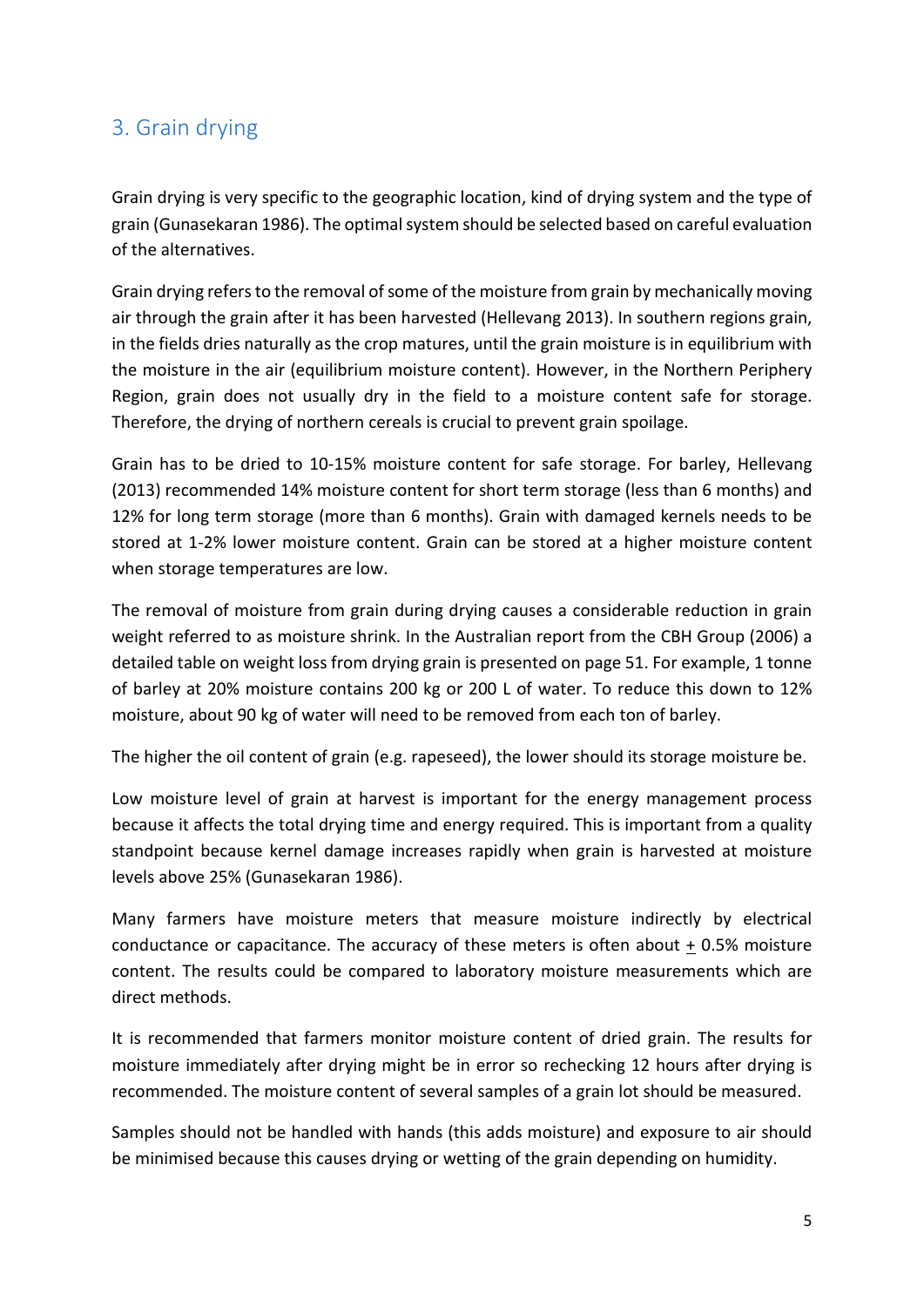An alternative method is to seal a sample in a closed container and allow 1-12 hours until temperatures and moisture distribution within the kernels equalize. Then measure moisture content.

#### <span id="page-9-0"></span>3.1 Drying methods and types of dryers

The simplest classification of grain drying methods is based on the temperature of the air used for drying.

Natural air – Low temperature drying refers to drying grain using little or no additional heat. The humidity and temperature of the outdoor air will influence the degree of drying. Drying takes place in a drying chamber where a fan blows the outdoor air in at the bottom of the chamber. With this method there is a limit on the initial grain moisture content that can be effectively dried.

This drying method is likely to be unsatisfactory in northern regions except under the most favourable weather conditions.

High temperature drying can be used to dry wet grain, but grain damage may occur due to overheating and stirring in the dryer. Germination of seed drops rapidly if the seed kernel temperature goes above 49 °C (Hellevang 2013). For this reason, 43 °C is recommended for drying of seed. The same temperature (43-49 °C) is recommended for malting barley. Grain to be used for baking should not be dried at air temperatures above 66 °C. High temperatures can severely damage baking quality even though grain kernels appear undamaged. In extreme conditions burning spots might be found on the kernels.

Martin (2015) recommended malting grain temperatures of 35-38 °C during drying in Orkney. Drying of high moisture grain should be carried out carefully at not too high a temperature.

It is important to monitor the operating temperatures of grain dryers. Most dryers are equipped with thermometers but location of meters varies and so does the information provided to the operator. The most common places to measure temperature in a dryer are as follows (CHB Group 2006):

> • Plenum temperature is the temperature of air after it has passed the burner but is still inside the machine. Plenum temperature is used to monitor the heating of the air and burner operation. Maximum plenum temperature is usually reported in dryer operation manuals. For cross flow – static grain

dryers, the maximum plenum temperature might be 55 °C for malting / seed grains, 60 °C for milling grains and 75 °C for feed grains. For dryers with moving grain, the temperature is a bit higher.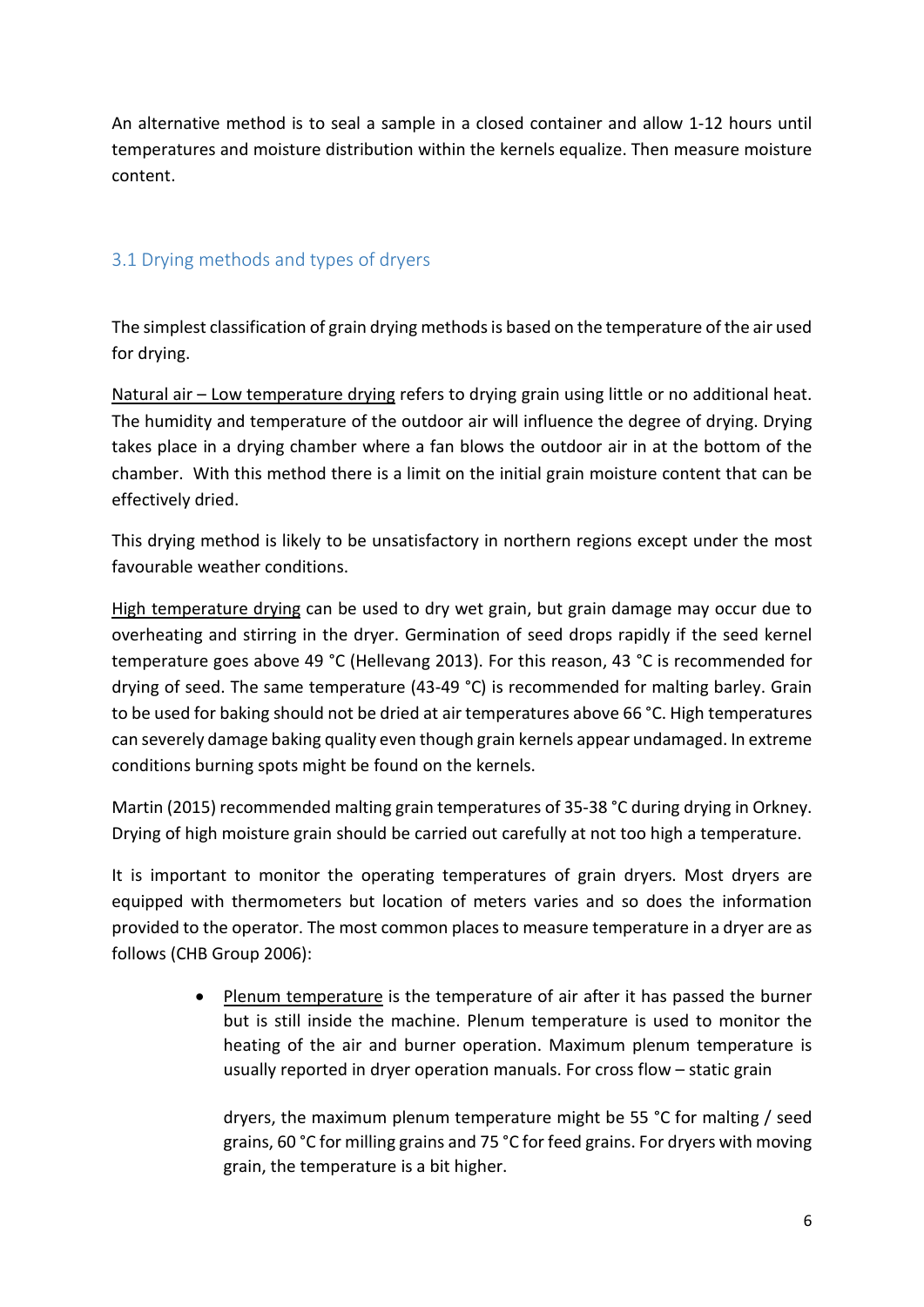- Grain temperature can be estimated by measuring the hot air passing through the grain mass. This is often done with a simple probe thermometer in the side of the machine.
- Actual grain temperature. The only way to test the true grain temperature is to isolate it from the dryer's airflow. Grain is removed from the dryer and placed in a container. The temperature is allowed to stabilize for several minutes and measurement carried out by a thermometer. Ideally, grain should be sampled from the hottest spot in the drier. In continuous flow-dryers this will be at the end of the heating section. In cross flow dryers grain will be hottest close to the plenum.

Optimal and maximum grain temperatures during drying are provided in Table 1 based on several references.

| Grain type            | Optimal            | Maximum         | Reference                |
|-----------------------|--------------------|-----------------|--------------------------|
| Malting / seed barley | 40 °C              | 43 °C           | CBH Group 2006           |
| Malting barley        | 35-38 $^{\circ}$ C |                 | Martin 2015              |
| Malting / seed barley |                    | 45 °C           | Hjörvar Halldórsson 2004 |
| Food barley           |                    | 55 $^{\circ}$ C | Hjörvar Halldórsson 2004 |
| Feed grains           | 60 °C              | 65 °C           | CBH Group 2006           |
| Feed barley           |                    | 80-100 °C       | Hjörvar Halldórsson 2004 |
| Rapeseed (Canola)     | 40 °C              | 43 °C           | CBH Group 2006           |

**Table 1. Optimal and maximum grain temperatures during drying processes.**

Icelandic quality specifications for dried barley specify maximum drying air temperature as 55 °C for malting and milling barley but 80 °C for feed barley (Ólafur Reykdal et al. 2012; Ólafur Reykdal et al. 2016). Bústólpi feed production company in Iceland requires barley to have a maximum of 14% moisture content. Otherwise, farmers will be paid less.

Barley intended for malting needs particular care (CBS Group 2006):

- Do not overheat the barley. Temperatures above 45 °C will reduce the ability of barley to germinate and can denature enzymes in the grain needed for brewing.
- Do not over dry the grain since this might lead to germination loss and mechanical damage.
- Properly cool barley after drying and keep in a cool store.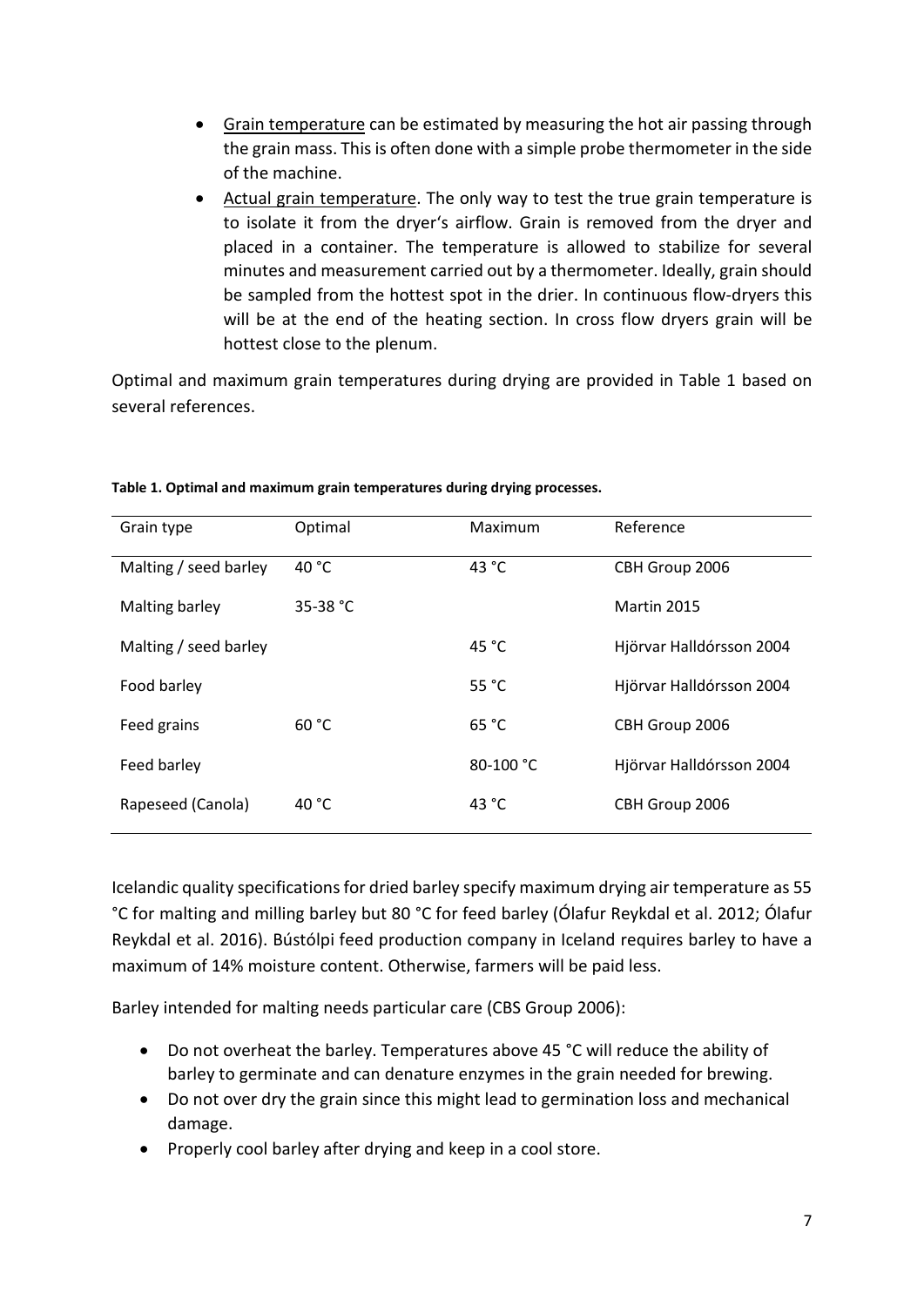Hjörvar Halldórsson (2004) divided grain drying methods into:

- Thin-layer drying (0.2-1.5 m thickness of grain) is either batch-drying or continuousflow drying. Batch-drying is used for small-scale grain drying. Continuous-flow drying is used on an industry scale, e.g. in the fish meal industry.
- Deep-bed drying (0.5-6 m thickness of grain). Air for drying can be heated or not heated. Grain or other material can be dried in the store. This method was commonly used in Iceland for drying of hay. Another version would be repeated addition of a wet layer on the top of a dried layer (layer drying). Finally, Batch-In-Bin is similar to layer drying except layers are thin. For northern regions heated air would be needed but for these simple methods air temperature should not be above 27 °C, otherwise grain moisture would be variable.

The most common grain dryers are:

- Cross-flow dryers
- Mixed flow dryers.

Both types can be used for batch-drying or continuous-flow drying.

Thin-layer dryers can be small and transportable.

Drying plants would be a good choice where geothermal energy is available. The plant could serve farmers within a reasonable distance. The transport of wet grain is costly and grain has to be dried within a relatively short time.

#### <span id="page-11-0"></span>3.2 Energy sources

The possible energy sources for grain drying are:

- Diesel
- Geothermal water
- Electricity
- Natural gas
- Straw for combustion
- **Biodiesel**

Most farmers in Iceland use diesel for grain drying but a few of them use geothermal water only or together with diesel. The use of electricity has been considered, but so far it has been regarded as too expensive. At one farm in Iceland straw is used as fuel for a grain dryer. A few fish meal drying plants in Iceland have been upgraded to use electricity as the only energy source. These factories have switched between electricity and diesel during the last years depending on prices. The fish meal factories use continuous-flow drying which differ from the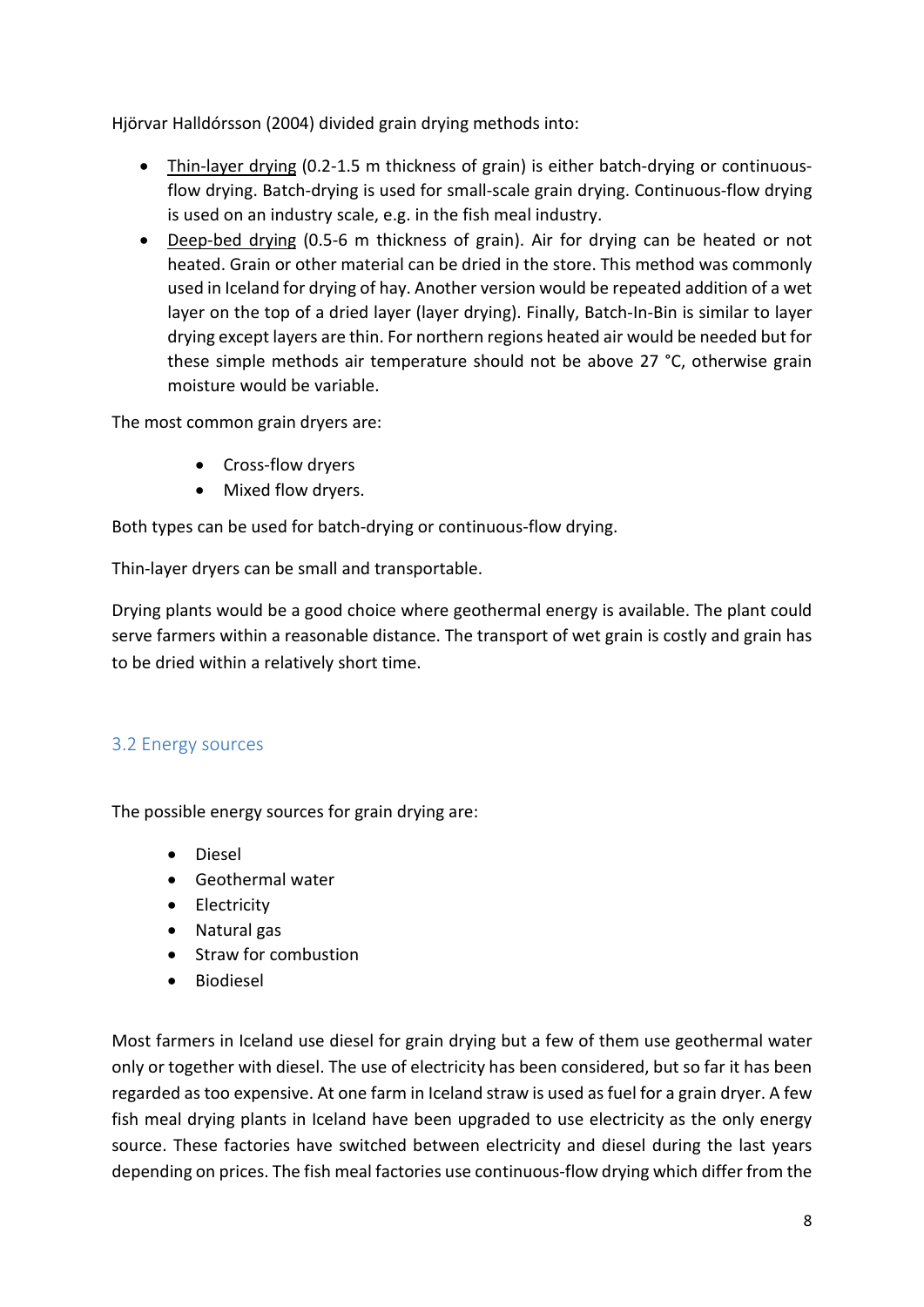usual grain drying methods. Normally grain in the northern regions is dried using batch-drying where drying of each portion is completed before the next portion is added to the dryer.

Hjörvar Halldórsson (2004) compared energy cost for grain drying based on different energy sources. The relative costs were as follows (calculations based on ISK/kWh): Electricity > Diesel > Heat pump (is. varmadæla) > Geothermal water. The cheapest energy source was geothermal water. In 2004 the use of diesel was 3 times more expensive than geothermal water, while electricity was 5 times more expensive. Where geothermal water is insufficient for drying operations, a mixed solution might be possible, e.g. supplementing geothermal water with diesel.

The smoke from diesel burners is about 9-13% carbon dioxide, and the rest is mostly nitrogen oxides (NO<sub>x</sub>) and water vapour. The smoke contains contaminants (dioxins etc.) and the contaminated exhaust air should not be allowed to come into contact with the drying grain. Pollution from the use of geothermal water is minimal. Geothermal water is recommended for high quality dried grain free from contaminants.

In Australia the relative cost of energy sources based on heat energy were as follows: Liquid bottled propane gas > Diesel > Natural gas (CBS Group 2006).

#### <span id="page-12-0"></span>3.3 Cost of grain drying

Drying grain is an energy intensive operation. There is no single solution to cost reduction, rather the situation at each farm should be studied. Drying cost is made up of capital cost (equipment) and operating cost (fuel, electricity, labour cost). Investment in equipment should be studied carefully.

When grain drying is started, make sure that the dryer is performing optimally. There should be no unnecessary obstructions in the system and it should be as clean as possible. Decide your safe moisture level and avoid overdrying as this is a waste of money. When little water is left in the grain, it is energy intensive to remove this water and this will consume extra energy. The lower the outdoor air temperature is, the more energy is needed to heat the drying air.

Hjörvar Halldórson (2004) considered recirculation of air to reduce drying cost. He found that humidity of exhaust air might be too high for using it again without a heat exchanger.

Use of geothermal energy to dry grain is interesting from the point of sustainability. The temperature of geothermal water available for drying might be about 60 °C. This water would be used for a heat exchanger which might return water at about 30 °C. A fan is used to deliver hot air from the heat exchanger to the drying chamber. Heaters using geothermal water pay for themselves in a short time.

When attempts are made to reduce grain drying costs, the following should be considered: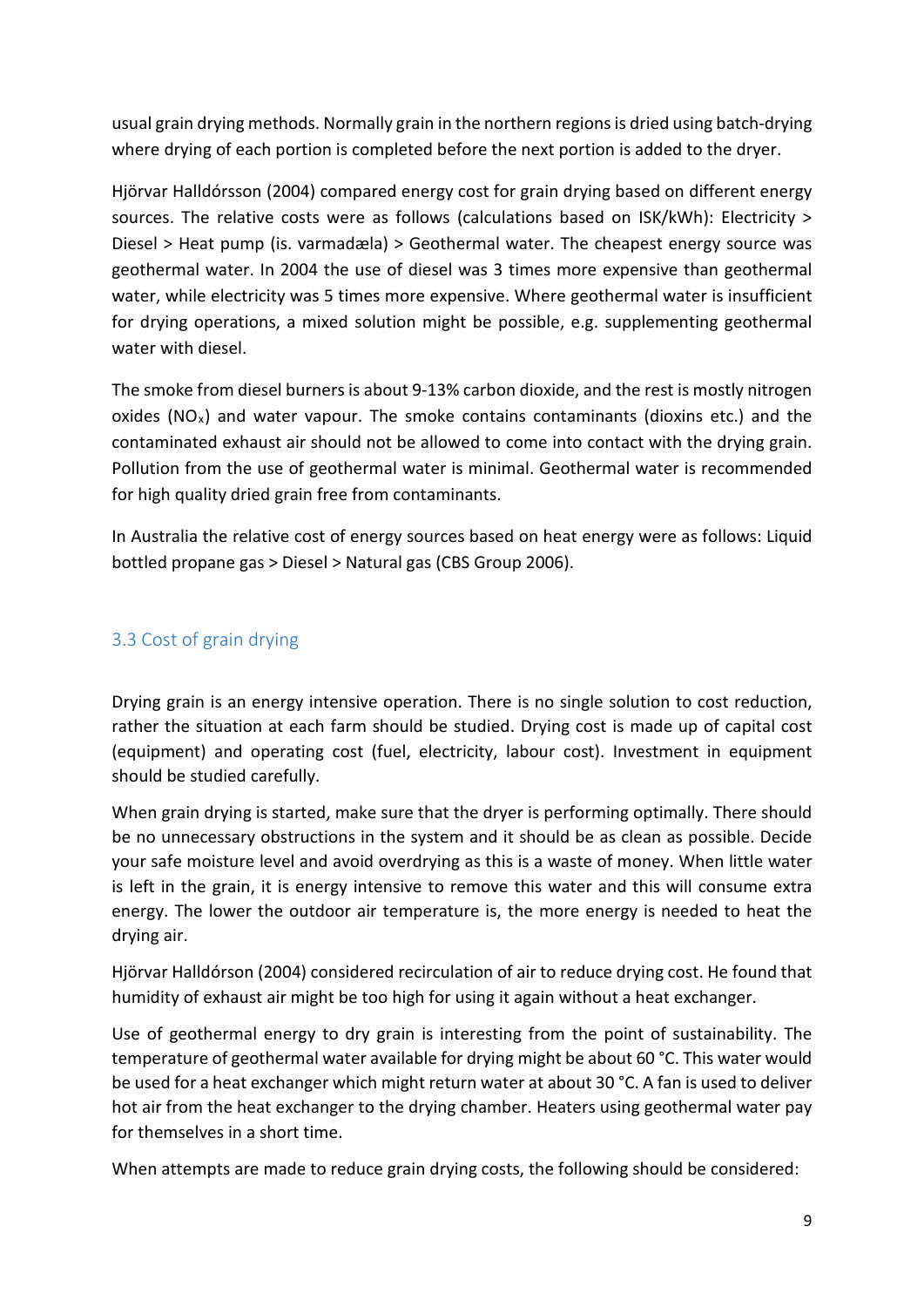- The drying process should be controlled as precisely as possible. Air temperature should be measured at the intake and output of the dryer. The drying progress is monitored by comparing temperature at intake and output, when the temperature difference is small the drying process should be complete. Also the actual grain temperature should be measured.
- The final moisture content of the dried grain should not be lower than needed for safe storage.
- The choice of energy source should be as economical as possible.

It should be considered to use the energy in the output air. A heat exchanger is needed to heat fresh air to be used.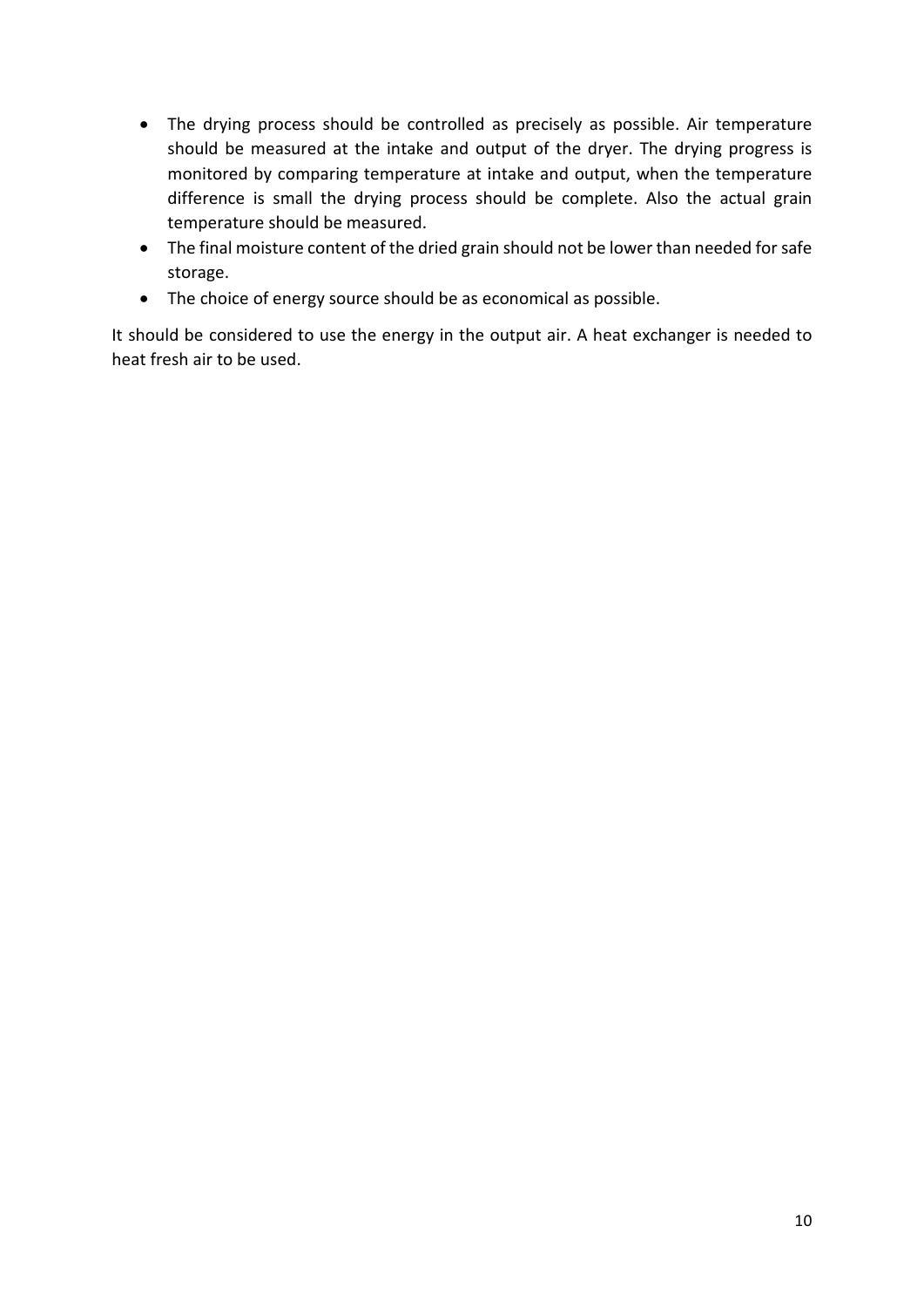### <span id="page-14-0"></span>4. Storage of grain

#### <span id="page-14-1"></span>4.1 Storage of harvested grain before drying

Storage time for harvested grain depends on moisture and temperature. In the Northern Periphery Region barley is often harvested at 30% moisture content. This means that the barley can only be stored for a very short time. It should be stored in a dry and clean store free from insects, mice and mould and drying should start within 12 hours.

When capacity of the dryer is too small compared to harvested grain, aeration can be used to partly dry the grain and keep it from spoiling until the dryer is available. Aeration enables safe storage of high moisture grain by passing small volumes of air through the grain. Aeration drying (fixed bed drying) makes it possible to dry low moisture grain over time. Aeration spears are also useful for helping to keep freshly harvested grain cool for a short time until it can be dried. (As an example see: [http://martinlishman.com/trouble-dry-aeration-spears](http://martinlishman.com/trouble-dry-aeration-spears-and-fans/)[and-fans/](http://martinlishman.com/trouble-dry-aeration-spears-and-fans/) - retrieved 15.09.2017).

Figure 2 shows the facilities at Laxárdalur Iceland used to extend shelf life of wet harvested barley before drying. By pumping cold air through the pipes the barley is kept cold and the moisture content will be reduced to a limited degree. At low temperature, storage of wet barley has been possible for one week.



© Björgvin Þór Harðarson

*Figure 2. Facilities for aeration storage or drying.*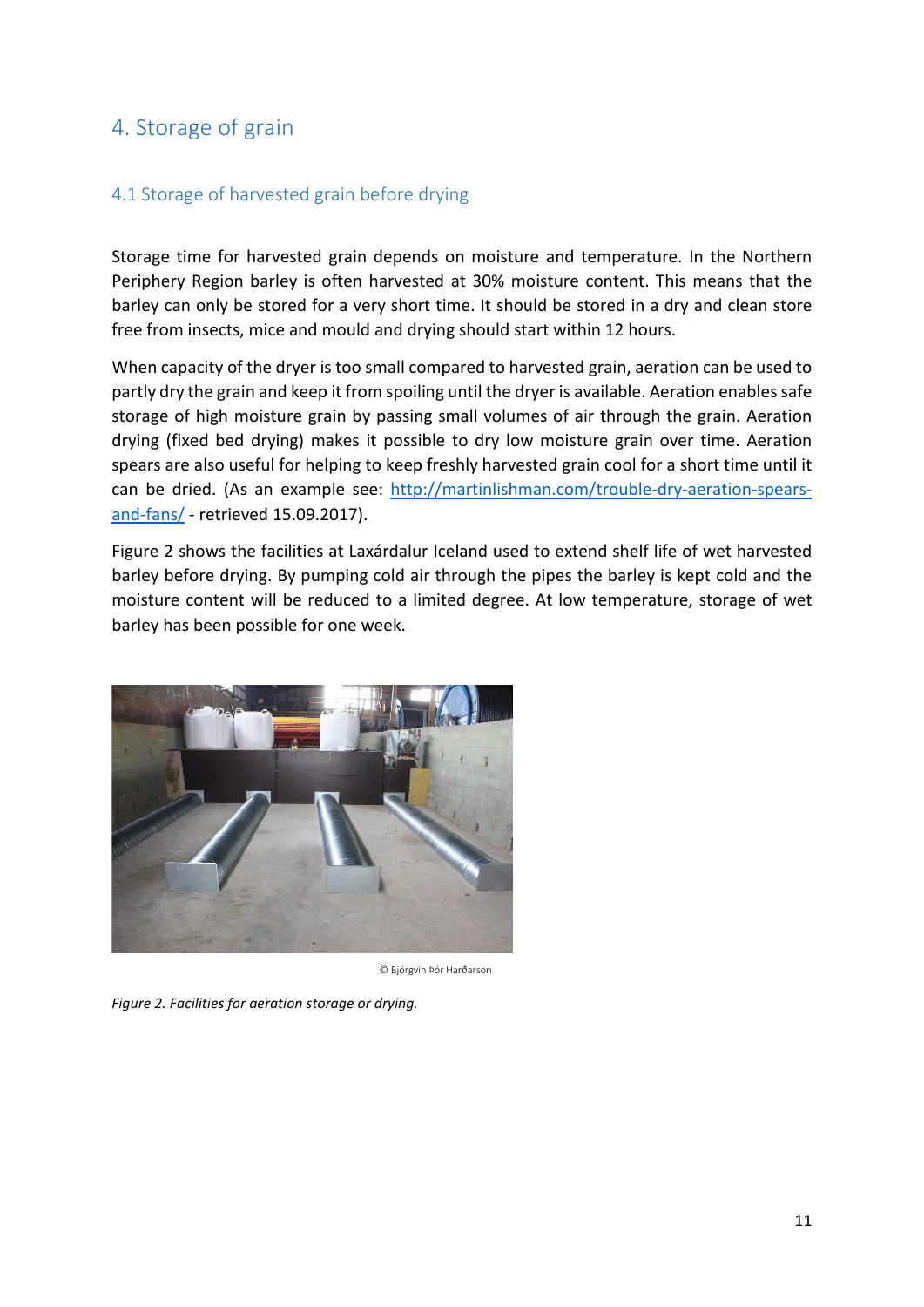#### <span id="page-15-0"></span>4.2 Storage of dried grain

Before storing grain, it is important that its moisture is checked to make sure that this is sufficiently low for storage. Low grain moisture and suitable storage conditions are the key to ensuring high grain quality.

Kernels of grain are living organisms that respire as other living things. They use oxygen and together with grain carbohydrate produce carbon dioxide, water and heat. This process is ongoing in dried grain but low moisture content and low temperature make the process slower. Viable dried grain can germinate under the right conditions, but low moisture content and low temperature will reduce the risk of this and minimise bacterial and insect growth.

The main causes of spoilage in stored grain are:

- Fungi and mycotoxins
- Insects
- Mites

Regardless of whether the grain moisture and temperature have been determined as safe, problems may yet occur. Therefore it is advisable to examine the grain at least every two weeks.

If grain storage tanks are exposed to outdoor weather conditions, special attention should be paid to possible effects on the grain. Warm or cold conditions outside the store cause convection currents inside the grain store. This will cause moisture migration within the grain mass (CBH Group 2006). In cool weather the outer grain layers in the store will have a downward convection current. The reverse is found in warm weather.

Moisture migration can be further explained as follows. At the beginning of storage the grain moisture content is fairly uniform throughout the storage tank. With time, localized high moisture zones may develop due to changes in outdoor temperatures. If the storage tank is not within a building, low outside temperature cools the grain close to the tank wall. This results in a downward air flow through the grain and upwards towards the centre of the tank. As the air moves through the grain it becomes warmer and begins to pick up moisture from the grain. Condensation occurs when the warm moist air hits the cool surface of the grain near the centre of the tank. This can lead to grain spoilage (Alberta Agriculture and Forestry 2010). The reverse airflow may occur due to warming actions of the sun on outdoor tanks.

Moulds, insects and mites that can cause grain to heat are inactive at low temperatures (below 8 °C for moulds and insects and below 3 °C for mites). Grain moisture contents below 13% arrest the growth of most moulds and mites. Moisture contents below 10% limit the development of most insects and pests. The ideal storage conditions would be a moisture content of 12% or less and a temperature of 3 °C or less (Alberta Agriculture and Forestry 2010).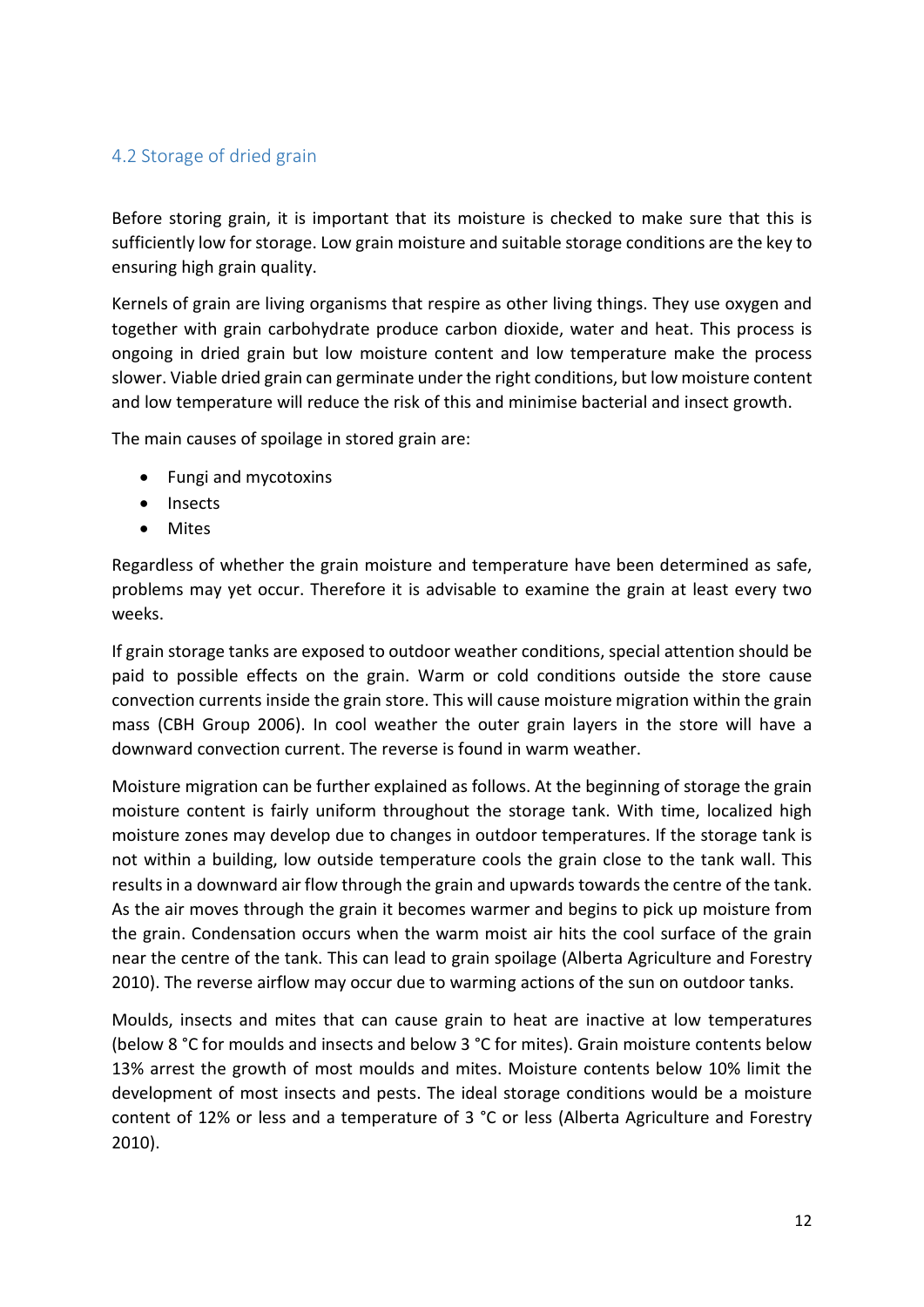Aeration is the process of ventilating stored grain at low air flow rates (1-2 L/second/cubic metre) with the purpose of maintaining a fairly uniform grain temperature throughout the bin to prevent moisture accumulation in the top or bottom layers of the bin due to natural convection (Alberta Agriculture and Forestry 2010).

Storage tanks should be equipped with an aeration system to control grain temperature during storage. Grain should be cooled during storage to control insects and reduce moisture migration.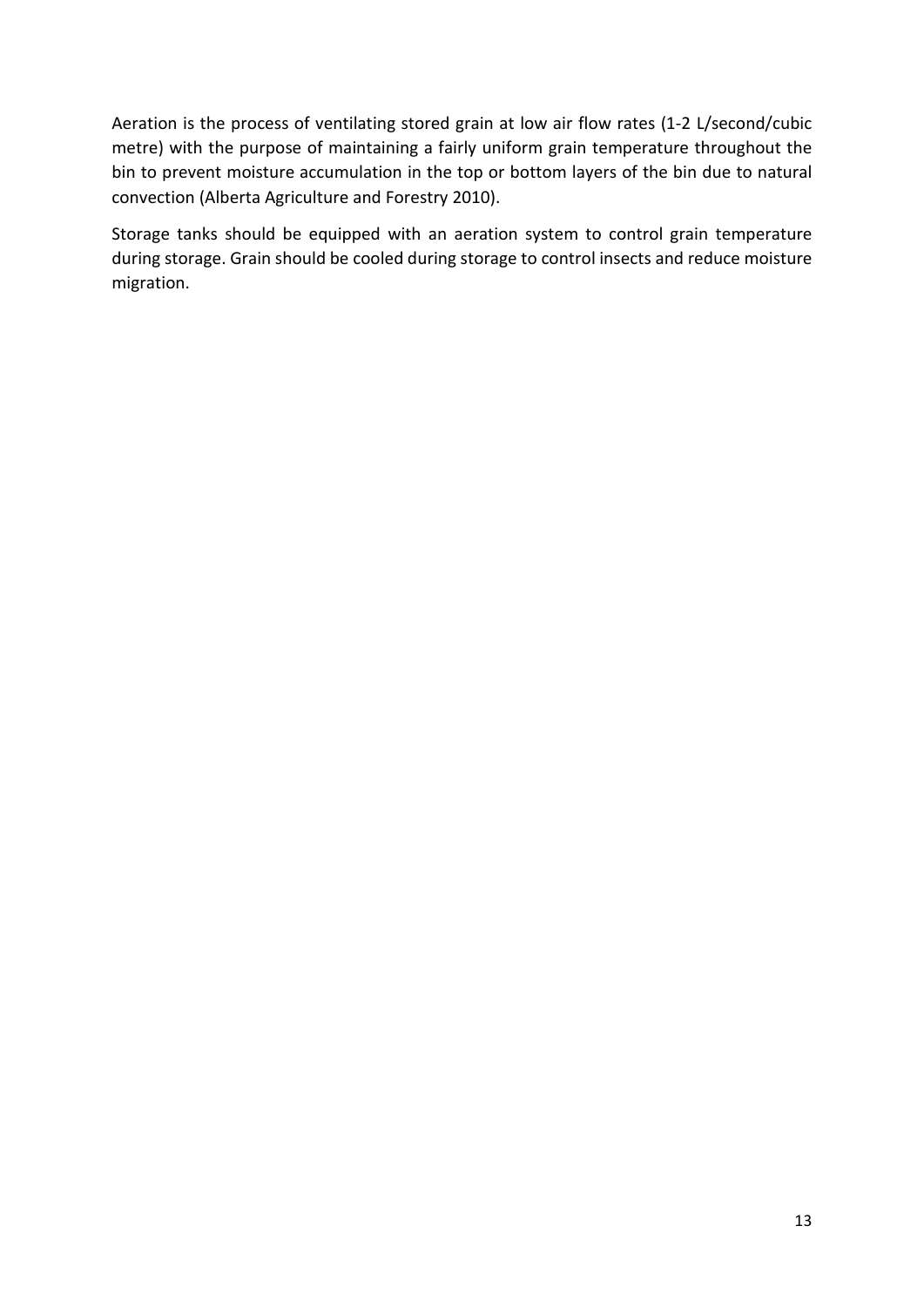## <span id="page-17-0"></span>5. Safety of grain

The safety of cereals is a key issue for farmers and consumers. Of most concern is the formation of mycotoxins in moulds. Mycotoxins can harm the health of humans and animals. Cereals can become contaminated in the field or during storage. Only some of the mould species form mycotoxins and climatic conditions have to be suitable. Wet conditions are needed and formation of some of the mycotoxins only occurs at quite high temperatures. In the Northern Periphery Region, the cool climate might reduce the formation of mycotoxins.

In Norway a detailed risk assessment of mycotoxins in cereals has been carried out (Norwegian Scientific Committee for Food Safety 2013). Deoxynivalenol (DON) and ochratoxin A are the mycotoxins of most concern in cereals in Norway. Mould (*Fusarium* species) infections of cereal have increased by more than 100% in oats, barley and wheat in Norway. *Fusarium graminearum*, which produces DON, has been detected at much higher levels than before. This indicates changes in the mould flora. It should be noted that precipitation during harvesting promotes the occurrence of mycotoxins in cereals.

Food and feed inspectors monitor the occurrence of mycotoxins but the activities differ between countries. Farmers should be aware of this problem and observe mould contamination in the fields. Some cereal farmers in northern regions have not used fungicides to control mould growth. However a warming climate might bring more pests and a different mould flora which may require a more frequent use of fungicides.

Because of climate change the occurrence of mycotoxins in cereals and cereal products should be monitored carefully. More research is needed in this field in northern regions.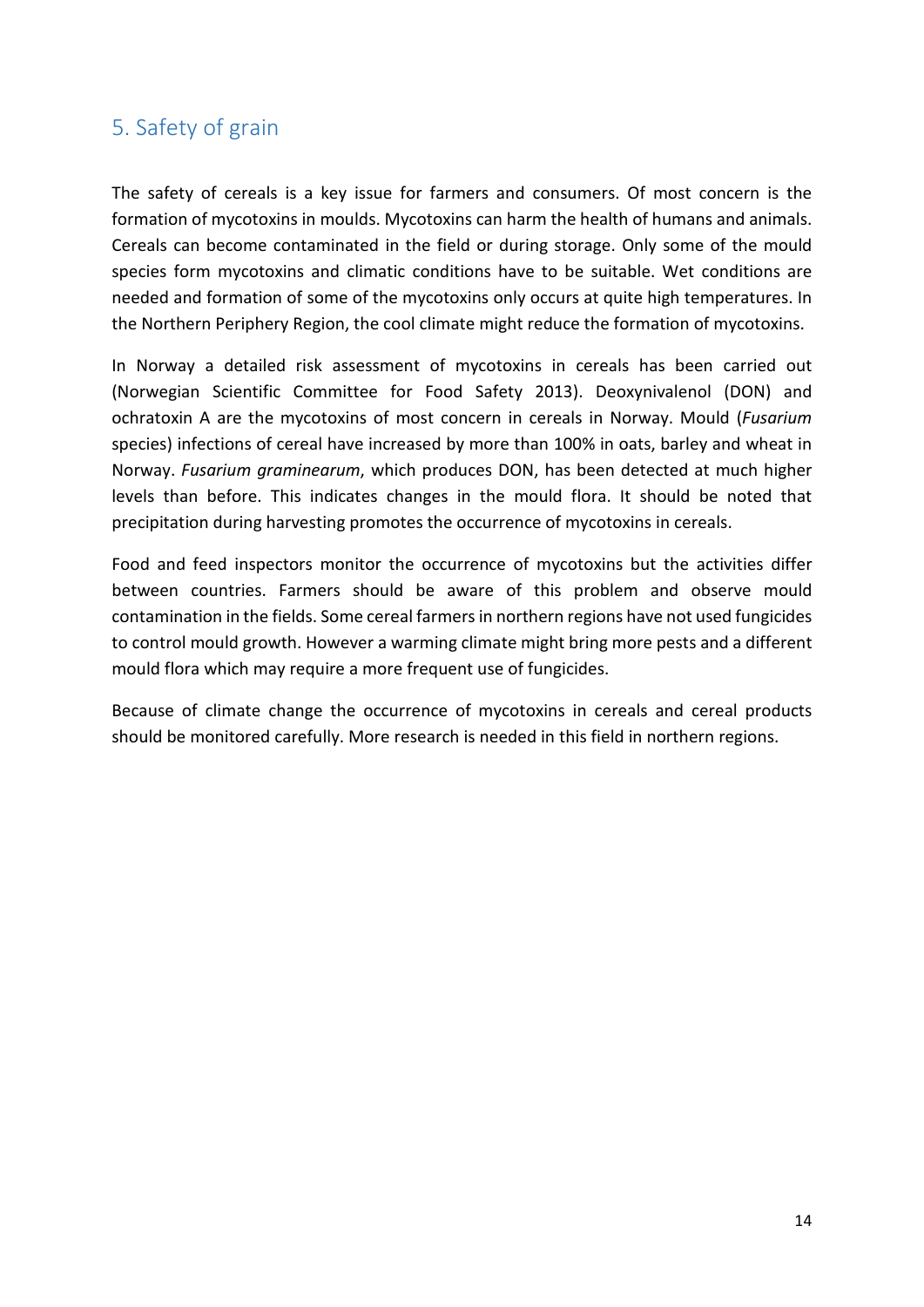# <span id="page-18-0"></span>6. Conclusions and recommendations on grain drying

In the Northern Periphery Region, grains are usually harvested at moisture contents too high for safe storage. Therefore the grain should be dried (or wet processed) as soon as possible. The safe storage period from harvest until drying is only about 12 hours, but may be extended slightly with aeration.

The drying process is expensive due to equipment, fuel, electricity and labour cost. The selection of equipment and fuel should be studied carefully. The drying process should be as economical as possible, otherwise domestic grain products will not compete on the market.

Where available, the use of geothermal water is recommended. In Iceland, geothermal energy has been found to be the cheapest energy source for grain drying. In many cases diesel might be the fuel of choice. The use of mixed solutions, e.g. geothermal energy and diesel, is possible. Grain producers should aim at increased sustainability. Excellent solutions are geothermal energy and electricity, however electricity might be too expensive in many locations.

To limit drying cost, grain should not be dried more than needed for safe storage. For barley, the final moisture content should be in the range 12-14%.

It is very important that farmers monitor moisture content of dried grain. Since grain moisture may change immediately after drying, it is recommended that it is re-checked 12 hours after drying. The moisture content of several samples of a grain lot should be measured. Samples should not be handled with hands (this adds moisture) and exposure to air should be minimised because this causes drying or wetting of the grain depending on humidity.

During storage, grain constantly interacts with the surrounding air space. If conditions in the store are too humid, the grain moisture will increase and damage might occur due to bacteria, mould or insects. Therefore, temperature and humidity should be monitored in the store, together with grain temperature and moisture.

Mould in the field or in stores can produce mycotoxins under humid conditions and quite high temperature. Mycotoxins can harm the health of humans and animals. The existence of mycotoxins in grain grown under the cool conditions of northern regions is likely to be minimal but the situation should be studied and monitored.